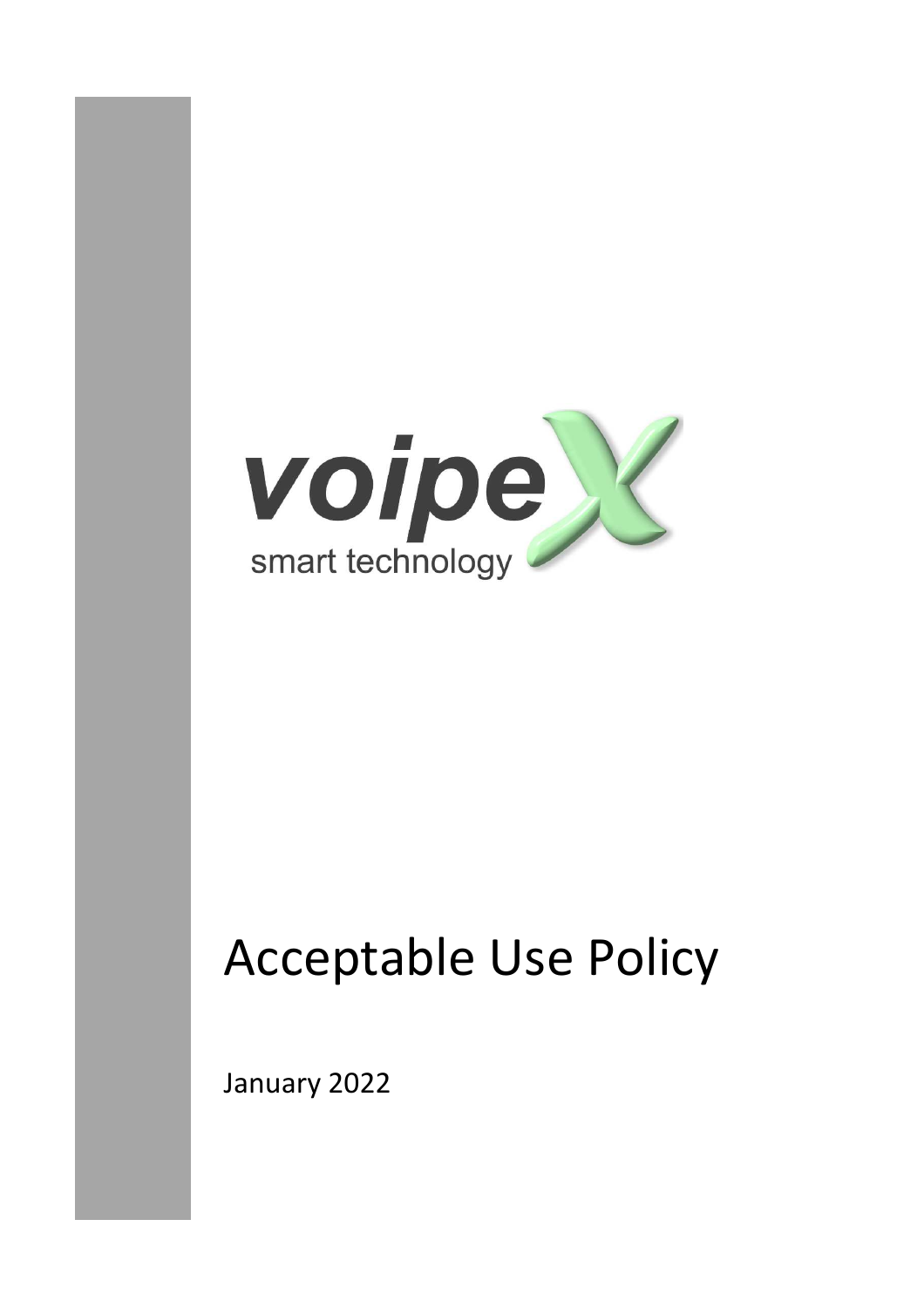#### **Table of Contents**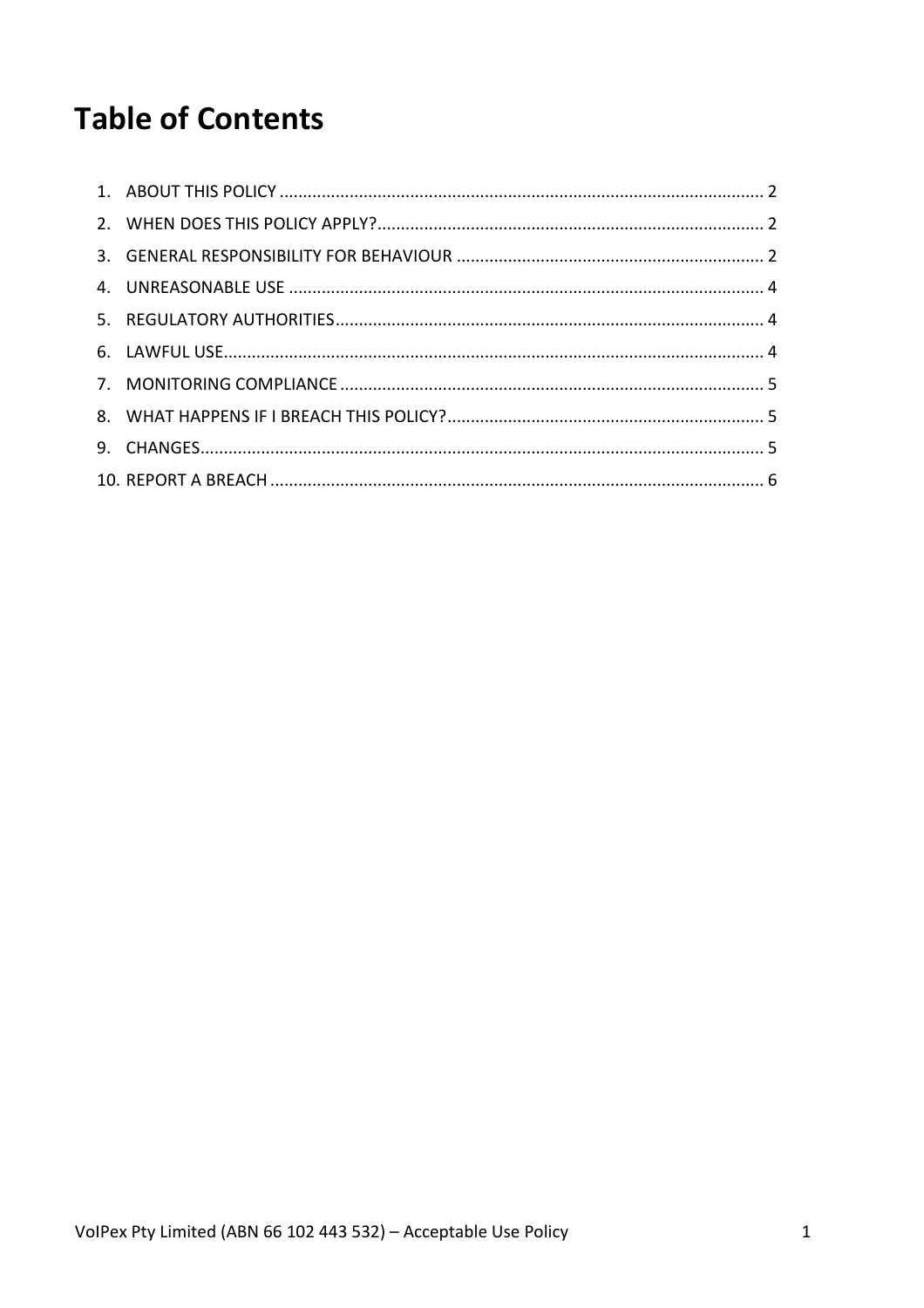# **1. ABOUT THIS POLICY**

This document is the VoIPex Acceptable Use Policy (Policy).

In this Policy

- "you" and "your" mean the Customer; and
- "VoIPex", "we", "us" or "our" VoIPex Pty Limited (ABN 66 102 443 532).

This Policy aims to ensure VoIPex can continue to provide high quality telecommunications services (including but not limited to telephone, internet, mobile phone, internet telephony and other telecommunications services) (Services) to all Customers in compliance with applicable laws and industry codes.

This Policy also looks to safeguard the security and integrity of the infrastructure and systems which we use to deliver Services in order to maintain them consistently for the common benefit of all users and other suppliers of telecommunications.

The Policy applies to all our Services. It sets out Customers' responsibilities when using our Services and confirms the steps we may take to ensure and monitor compliance with this Policy.

Capitalised terms not defined in this policy have the meaning given to them in the Agreement, a copy of which is available at **https://www.voipex.com.au/documentation/**

### **2. WHEN DOES THIS POLICY APPLY?**

This Policy applies to all Customers and any users of our Services. By acquiring or using any of our Services, you are taken to have agreed to comply with the terms of this Policy.

We may rely on this Policy where a Customer or other end users' use of a Service is:

- not in accordance with this Policy; and/or
- reasonably considered to be use outside the purposes of the relevant Plan.

#### **3. GENERAL RESPONSIBILITY FOR BEHAVIOUR**

Every end user is responsible for their use of our Services, network and the operation of any systems or applications accessed or used with our Services. All Customers agree they will not use, attempt to use or allow their Service to be used for any unlawful or malicious purpose.

Any act that endangers any person or risks endangering or compromising the security or effective operation of our network, or any of our systems or equipment (or the network, systems or equipment of our suppliers), may mean access to a Service will be restricted, suspended or terminated in accordance with the Agreement and this Policy.

When using a Service, we may require users to comply with rules imposed by our upstream suppliers or from a third party from which you access content. Where a supplier or third-party provider considers one of our Customers is in breach of this Policy, they may require we prevent the relevant Customer continuing to breach this Policy.

If a Customer fails to comply with the Agreement or this Policy, we may suspend or cancel a Customer's use of, or access to, some or all Services.

More specific examples of conduct which may breach this Policy

VoIPex Pty Limited (ABN 66 102 443 532) – Acceptable Use Policy 2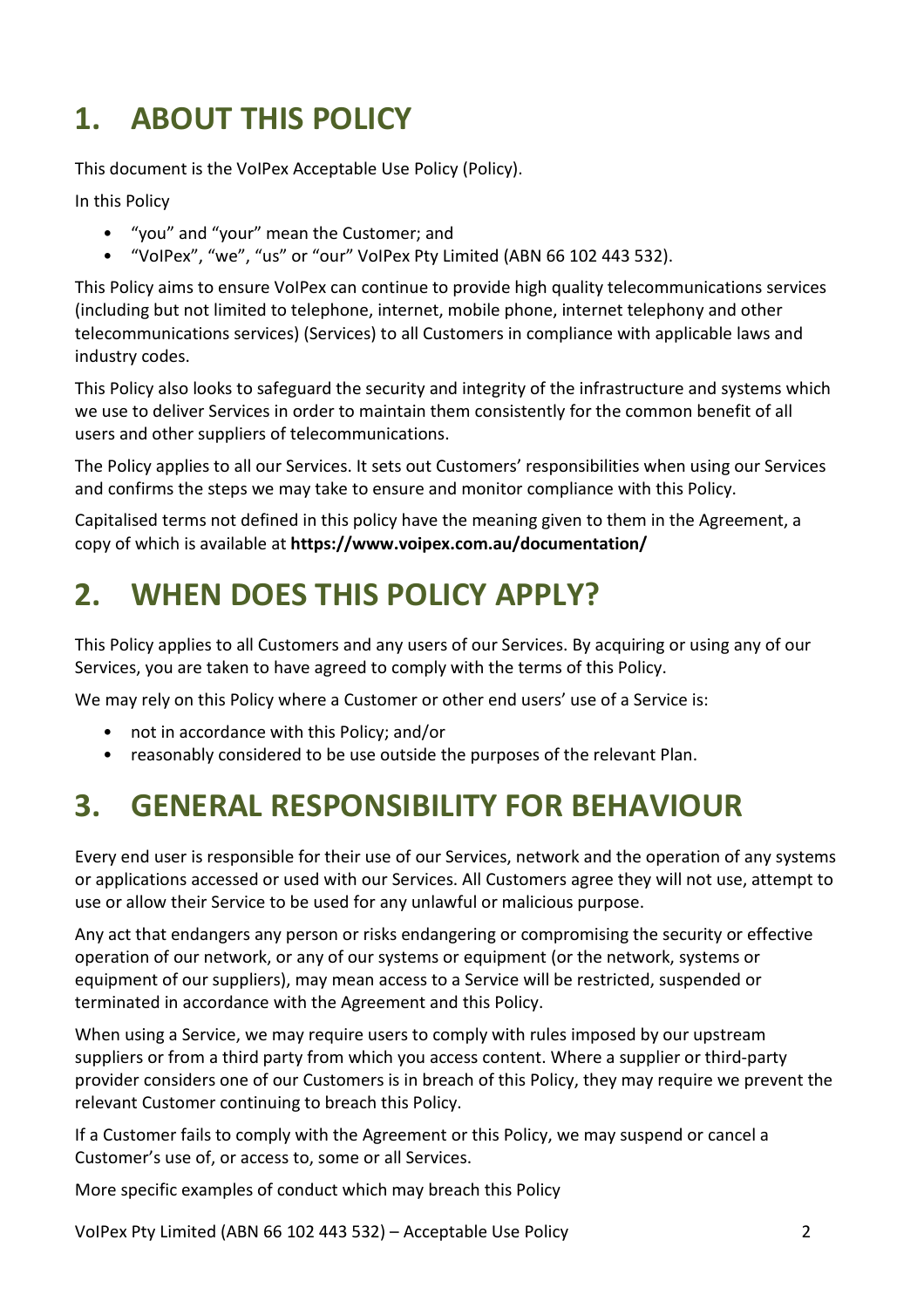Further to the general rights and responsibilities set out above and in the Agreement, all Customers agree they will not use, attempt to use or allow their Service to be used to:

- a. breach any law, code or standard;
- b. transmit, publish or communicate material which is defamatory, offensive, abusive, indecent, menacing, unwanted or violates the privacy of another party;
- c. distribute communication to a person or group who has indicated that they do not wish to receive the communication from the Customer;
- d. store, send or distribute any content which is restricted, prohibited or unlawful under any applicable law, or that is likely to offend a reasonable person;
- e. send or distribute unsolicited advertising or bulk messages not in accordance with the Spam Act 2003;
- f. do anything which incites violence or hatred against, any person or class of persons, or which could give rise to civil or criminal proceedings;
- g. gain unauthorised access to a person's private or personal information or a company's commercially sensitive information (or attempt to do either);
- h. use another person's name, username or password or attempt to gain access to the account of any person;
- i. provide false, misleading or deceptive information about yourself or your business to us or any other person in relation to your use of the Services or in order to gain access to a Service or a Service feature; or
- j. infringe any person or company's intellectual property or other rights;
- k. compromise the security or integrity of any network or system;
- l. access, download, store, send or distribute viruses, spy software or other harmful material;
- m. interfere, restrict or disrupt Services or any other person or company's use or enjoyment of Services;
- n. use the Service to communicate with emergency service organisations where an emergency situation does not exist;
- o. disguise the origin of a use or communication;
- p. access, monitor or use any data or traffic on any systems or networks without authority;
- q. attempt to probe, scan or test the vulnerability of any data, system or network;
- r. use the Services for the purposes of arbitrage;
- s. overload any network or system including our infrastructure, network and/or systems;
- t. tamper with, hinder the operation of or make unauthorised modifications to any network or system;
- u. authorise, aid, abet, encourage or incite any other person to do or attempt to do any of the above acts.

#### **Provider not responsible for content**

Customers acknowledge that:

- a. we are not responsible for the content of the Services;
- b. use of the Services is at the Customer's sole risk;
- c. we are not liable for any unsolicited or unwelcome information disseminated via the Services to the Customer or the consequences of the Customer receiving such information;
- d. the Internet:
	- is not necessarily a secure and confidential method of communication and the Customer transmits data at their own risk; and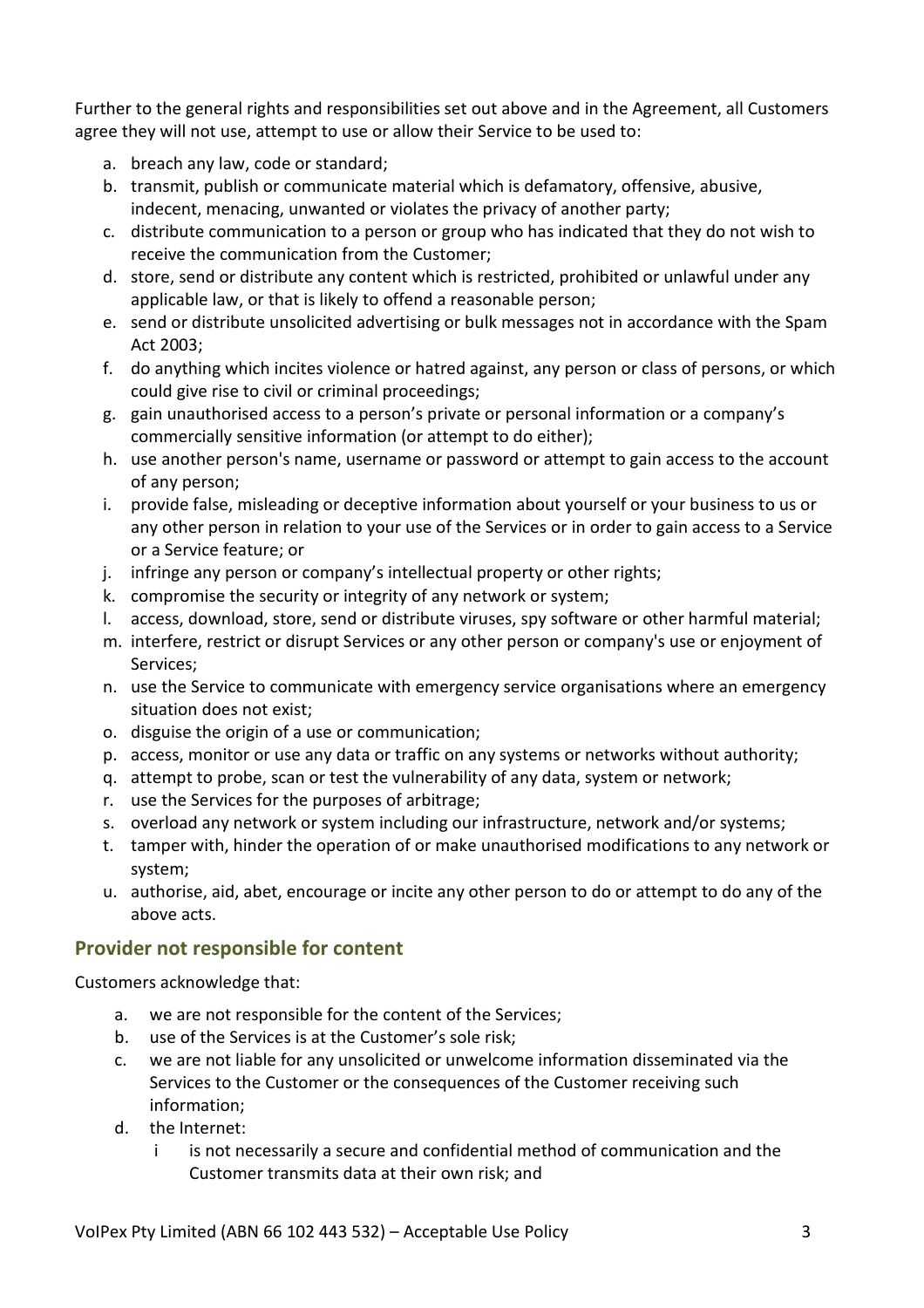- ii contains viruses, Trojan programs, spy software and other harmful material that may destroy or corrupt Customer's own system; and
- iii is not controlled by us and we are not liable for any damage to, or loss of data caused by material accessed on the internet.

Customers are responsible for providing, configuring or maintaining any equipment or software they need to access the Services, as well as for the security and integrity of Customer's data (in particular for protecting equipment from unauthorised third parties using your hardware of software) except where we have agreed to provide and manage certain equipment or software.

#### **4. UNREASONABLE USE**

VoIPex considers Customer use of a Service, plan inclusion, promotion and/or offer to be unreasonable if accessed or utilised for any non-ordinary purpose or if the Plan is a residential plan for household or personal use only, but is instead used for commercial or other untypical household or personal purposes.

Non-ordinary purpose includes:

- a. running a telemarketing business or call centre;
- b. re-supplying or reselling the Service;
- c. wholesale of any Service (e.g. transit, refile or aggregate domestic or international traffic) on our network;
- d. abnormal or excessive use of back to base services;
- e. SIM boxing or using the Service (including any of our SIM card(s)) in connection with a device or method that switches, routes or reroutes traffic (e.g. calls, SMS, data, etc.) to or from the our network or the network of any supplier;
- f. usage that affects other Customers' access to the network or enjoyment of the Services;
- g. setting up switch devices which overcome subscription and/or pricing charges, potentially limiting the ability for other Customers to access the Service; or
- h. any other activity which would not be reasonably regarded as typical or ordinary use.

#### **5. REGULATORY AUTHORITIES**

At law, we are required to assist law enforcement agencies. We may be required to comply with law enforcement or other lawful requests at any time without notice to Customers but in doing so will act in accordance with our legal obligations, including under the Telecommunications (Interception and Access) Act 1979 (Cth).

For more information on how we handle Customer information, please refer to our Privacy Policy, found on our website **https://www.voipex.com.au/documentation/**

#### **6. LAWFUL USE**

Customers must ensure that any use of our Services is lawful, and it is their responsibility for determining the content and information they choose to access when using a Service, even if they were used without the Customer's consent, by another person who gains access to them.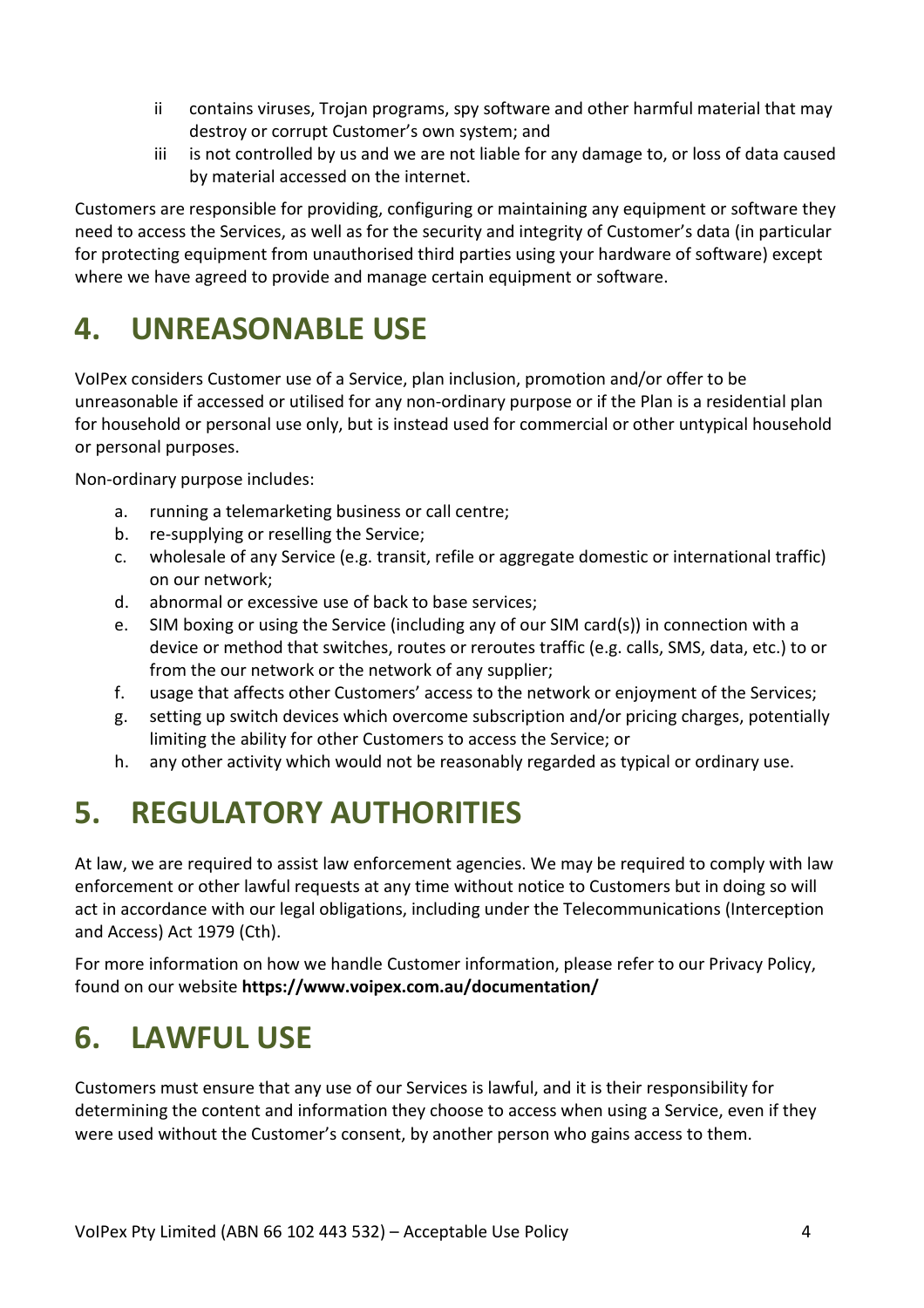Customers are responsible for any content stored, sent, accessed, or distributed on or via our Network and systems including content posted on web pages, email, social media, chat or discussion forums, bulletin boards, instant messaging and SMS.

Customers must not use Services to send or distribute content which is prohibited or otherwise unlawful under any applicable Australian law or in breach of an applicable Agreement. If Customers provide content using the Services it is the Customer's responsibility to comply with the Broadcasting Services Act 1992 (Cth), any applicable Industry Codes and any other applicable law.

We are required by law to refer a Customer to the Australian Federal Police if we have reason to believe a Service has been used to access child pornography.

## **7. MONITORING COMPLIANCE**

We may from time to time monitor transmissions of published content for the purposes of ensuring compliance with this Policy.

#### **8. WHAT HAPPENS IF I BREACH THIS POLICY?**

If we believe on reasonable grounds that a Customer has breached this Policy, we may contact you and ask you to modify your use of the Service.

We also specifically reserve the right to take one or more of the following steps:

- a. suspend access to the Service indefinitely or for a specific period;
- b. terminate access to the Service and refuse to provide the Service to the Customer or their associates in the future;
- c. inform appropriate government and regulatory authorities of suspected illegal or infringing conduct;
- d. delete or edit any of the Customer's data (including webpage content) stored on systems;
- e. override any attempt by the Customer to breach this Policy, such as specify a particular traffic routing pattern; and
- f. take any other action we deem appropriate, including taking action against offenders to recover the costs and expenses of identifying them.

We may also take any of the above steps if directed to do so by a regulatory or other law enforcement body.

Please note, our right to suspend access to Services without notice under this Policy overrides any requirement we may have to give notice under the Agreement.

#### **9. CHANGES**

We may vary this Policy from time to time but will do so in line with the relevant notice provisions in your Agreement.

Continued use of Services after receiving notice once the variation takes effect will constitute acceptance of the variation.